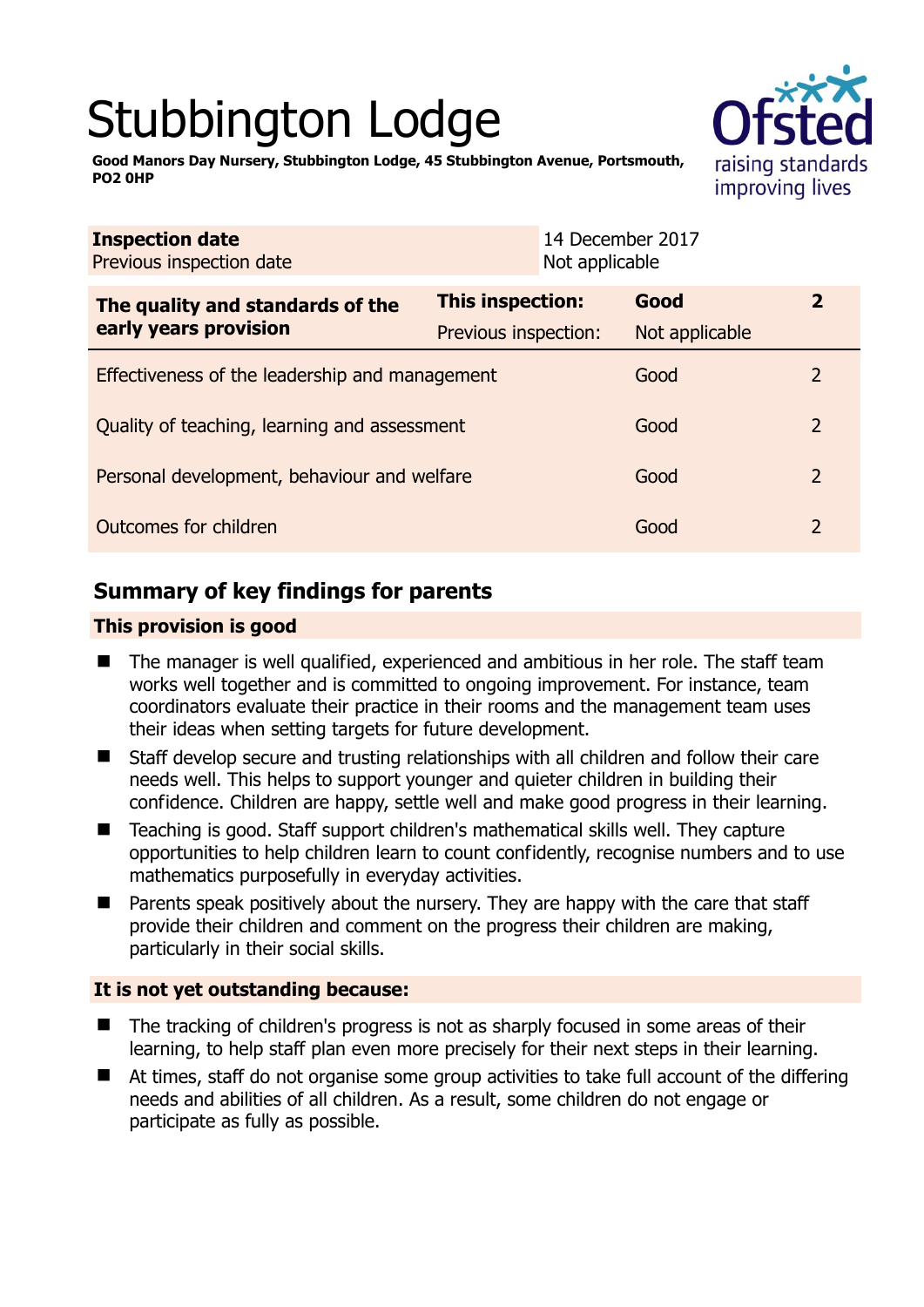# **What the setting needs to do to improve further**

## **To further improve the quality of the early years provision the provider should:**

- develop further the arrangements to monitor children's progress and plan their next steps even more precisely, to help children reach their full potential
- strengthen the organisation of activities so that all children can fully participate and engage in the learning experiences provided.

## **Inspection activities**

- The inspector observed the quality of teaching and children's learning, indoors and outdoors.
- The inspector spoke to staff, senior managers and children at convenient times during the inspection.
- The inspector spoke to a small number of parents during the day and took account of parents' written views.
- The inspector checked evidence of the suitability of the staff, confirmation of staff training, recruitment procedures, policies, and looked at a selection of children's records, safeguarding procedures and the self-evaluation process.
- $\blacksquare$  The inspector carried out a joint observation with the manager.

#### **Inspector**

Tara Naylor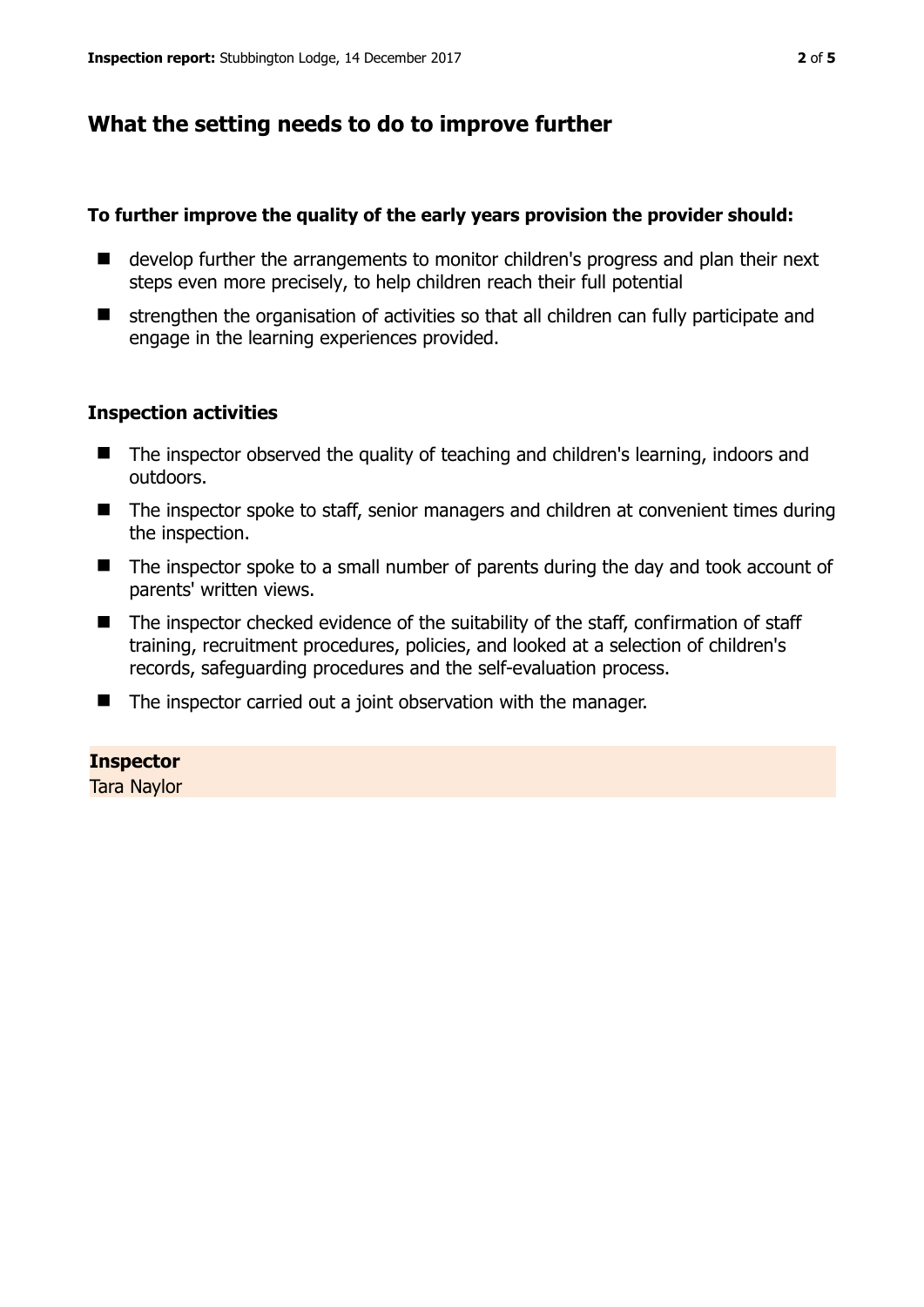# **Inspection findings**

# **Effectiveness of the leadership and management is good**

Since registration, the nursery has had a number of staff and management changes. However, the nursery has continued to improve and staff and management set themselves high standards and are successful in ensuring outcomes for children continually improve. For instance, the manager identifies training needs for staff to build on their teaching skills and to increase the number of qualified staff. Safeguarding is effective. Staff have completed training in child protection. They understand their roles and responsibilities in keeping children safe and how to report any concerns about children's welfare. Developing staff supervisory arrangements support new staff and those who are new to more senior roles effectively. This has a positive impact on their confidence and understanding of how children learn.

## **Quality of teaching, learning and assessment is good**

Staff use their key-person role well to get to know children's individual interests. They plan a wide range of activities for children to engage them in play. Staff are competent and enthusiastic in their teaching. This helps children to develop confidence in trying out new activities. For instance, babies enjoy using modelling dough as staff show them how to manipulate the dough into balls and count these into their pots. Staff support older children's communication and language skills well. For instance, they talk to children about the different names of letters and help children to match these with those found in their names. Staff make regular observations and assessments of children's learning and monitor their achievements to narrow gaps in their learning. They regularly share this information with parents to keep them informed of their progress.

## **Personal development, behaviour and welfare are good**

Children have a positive sense of belonging. Staff gain a good range of information about children's care needs and this contributes to their emotional well-being being supported effectively. For instance, staff recognise when babies need to sleep and help them to settle and wake happily. Children enjoy spending time together, which helps them to get to know the staff and each other well. Children gain good levels of independence and older children are developing personal care skills that help prepare them for their eventual move to school. Children behave well. Staff provide clear and consistent messages which support children in learning how to respect and value the differing needs of their friends.

## **Outcomes for children are good**

Children are making good progress from their individual starting points. They learn skills that prepare them for their next stage in learning. For instance, toddlers gain good physical skills. They enjoy moving their bodies during musical activities and develop good small-muscle skills during creative play. Older children develop early writing abilities, such as when they confidently write letters using sequins. They learn to be independent. For example, they choose what they want to do and put their coats on themselves ready for outside play.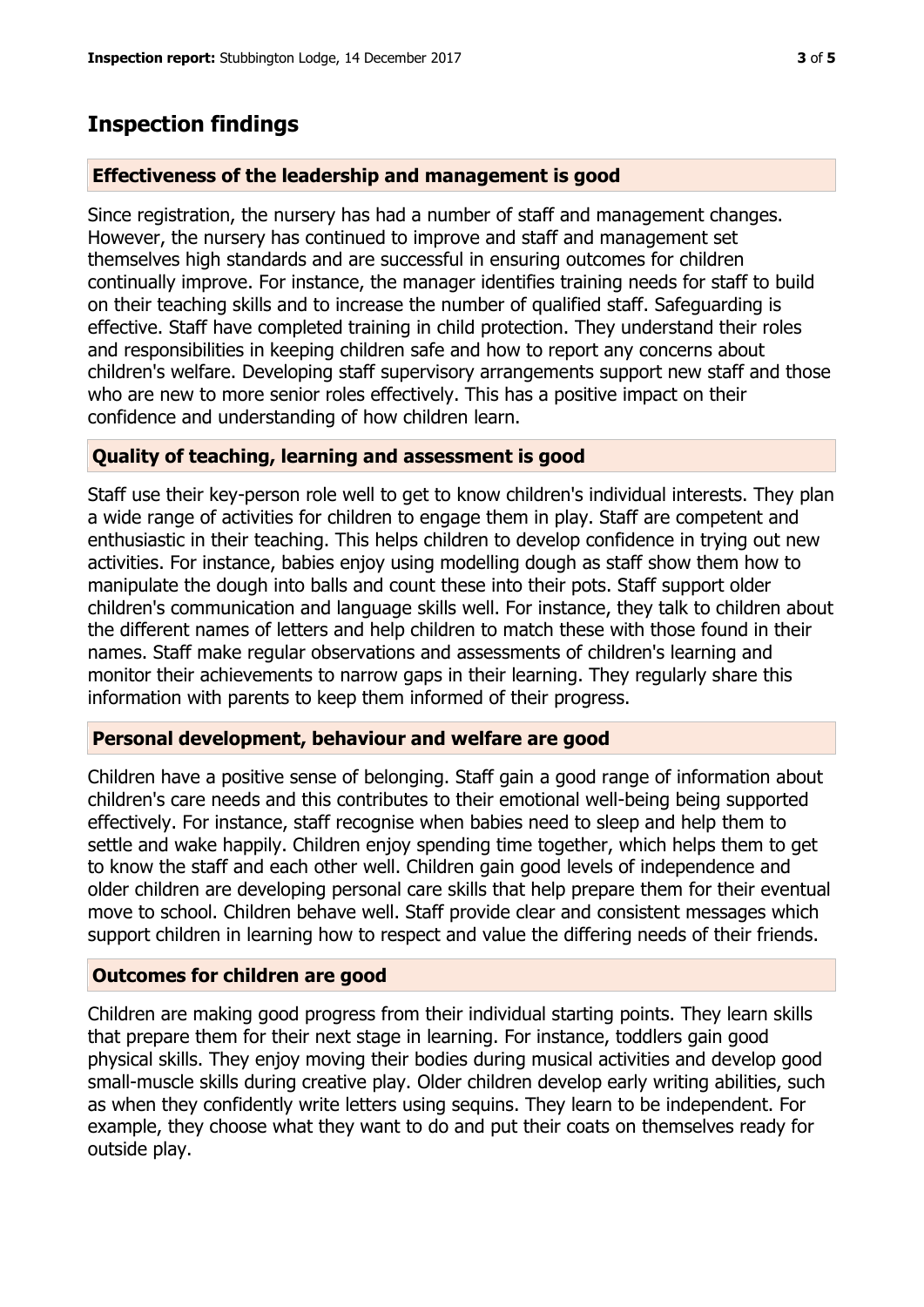# **Setting details**

| Unique reference number                             | EY487983                      |
|-----------------------------------------------------|-------------------------------|
| <b>Local authority</b>                              | Portsmouth                    |
| <b>Inspection number</b>                            | 1023959                       |
| <b>Type of provision</b>                            | Full-time provision           |
| Day care type                                       | Childcare - Non-Domestic      |
| <b>Registers</b>                                    | <b>Early Years Register</b>   |
| <b>Age range of children</b>                        | $1 - 4$                       |
| <b>Total number of places</b>                       | 46                            |
| <b>Number of children on roll</b>                   | 57                            |
| Name of registered person                           | Good Manors Day Nurseries Ltd |
| <b>Registered person unique</b><br>reference number | RP907689                      |
| Date of previous inspection                         | Not applicable                |
| <b>Telephone number</b>                             | 02392177560                   |

Stubbington Lodge nursery registered in 2015. It operates from a residential property in Stubbington, Portsmouth. The nursery opens Monday to Friday from 7.30am to 6pm, for 51 weeks of the year. The provider receives funding for the provision of free early education for children aged two, three and four years. There are 14 staff employed in the nursery, including a full-time cook. Of these, 10 staff, who work directly with the children, hold appropriate early years qualifications at level 2 and above.

This inspection was carried out by Ofsted under sections 49 and 50 of the Childcare Act 2006 on the quality and standards of provision that is registered on the Early Years Register. The registered person must ensure that this provision complies with the statutory framework for children's learning, development and care, known as the early years foundation stage.

Any complaints about the inspection or the report should be made following the procedures set out in the guidance 'Complaints procedure: raising concerns and making complaints about Ofsted', which is available from Ofsted's website: www.gov.uk/government/organisations/ofsted. If you would like Ofsted to send you a copy of the guidance, please telephone 0300 123 4234, or email enquiries@ofsted.gov.uk.